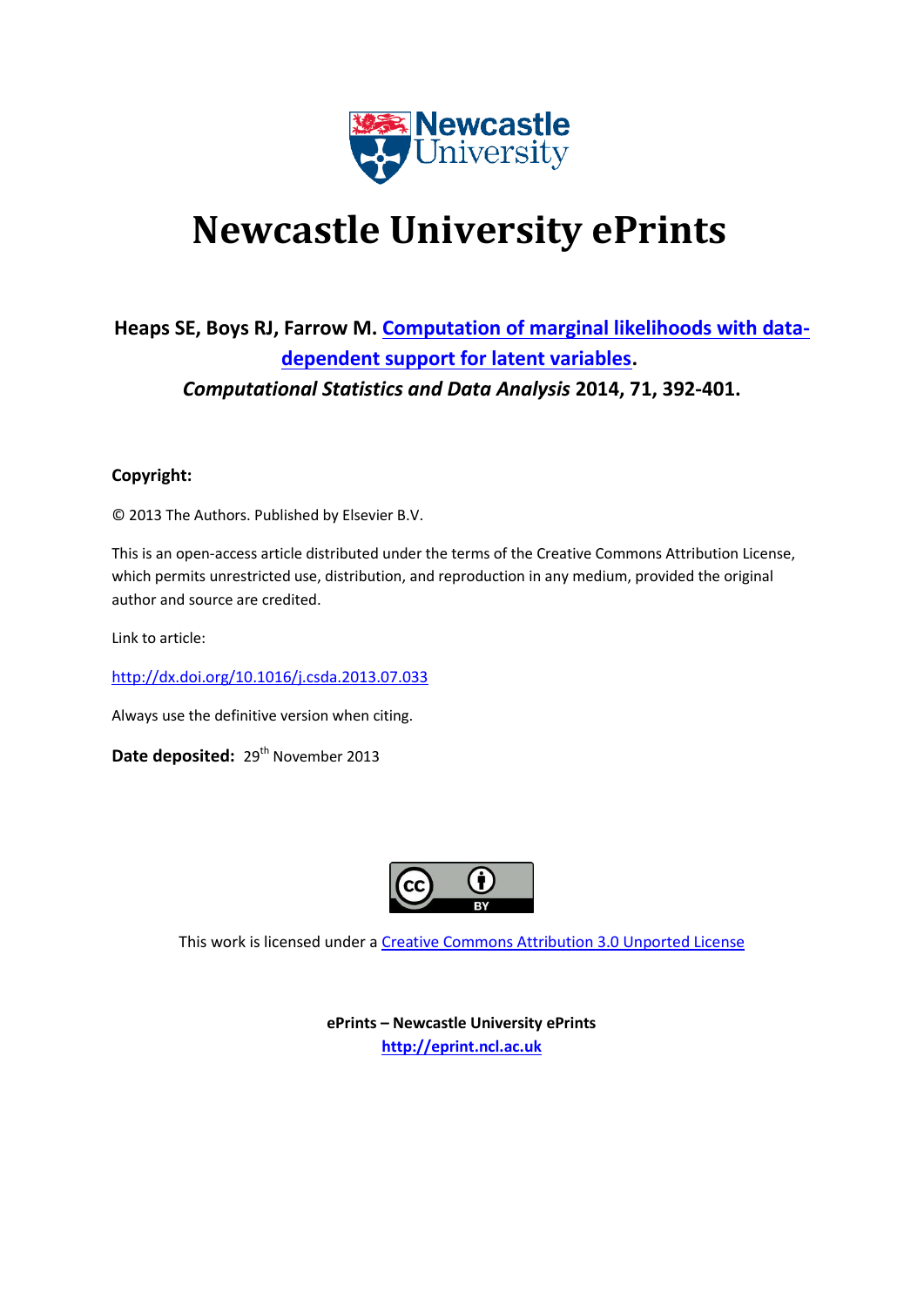Contents lists available at [ScienceDirect](http://www.elsevier.com/locate/csda)

Computational Statistics and Data Analysis

journal homepage: [www.elsevier.com/locate/csda](http://www.elsevier.com/locate/csda)

## Computation of marginal likelihoods with data-dependent support for latent variables<sup> $\star$ </sup>



*School of Mathematics & Statistics, Herschel Building, Newcastle University, Newcastle upon Tyne, NE1 7RU, United Kingdom*

#### a r t i c l e i n f o

*Article history:* Received 9 June 2012 Received in revised form 22 July 2013 Accepted 23 July 2013 Available online 31 July 2013

*Keywords:* Annealed importance sampling Latent variables Linked importance sampling Marginal likelihood Power posterior method Spatial count data

#### a b s t r a c t

Several Monte Carlo methods have been proposed for computing marginal likelihoods in Bayesian analyses. Some of these involve sampling from a sequence of intermediate distributions between the prior and posterior. A difficulty arises if the support in the posterior distribution is a proper subset of that in the prior distribution. This can happen in problems involving latent variables whose support depends upon the data and can make some methods inefficient and others invalid. The correction required for models of this type is derived and its use is illustrated by finding the marginal likelihoods in two examples. One concerns a model for competing risks. The other involves a zero-inflated over-dispersed Poisson model for counts of centipedes, using latent Gaussian variables to capture spatial dependence.

© 2013 The Authors. Published by Elsevier B.V. All rights reserved.

#### <span id="page-1-2"></span>**1. Introduction**

The marginal likelihood, also known as the integrated likelihood or the evidence, plays an important role in Bayesian inference, particularly in model selection and model averaging, where it is used in the computation of Bayes factors and posterior model probabilities.

Consider data **y** and a statistical model *p*(**y**|θ) which depends on unknowns θ. The marginal likelihood is defined as  $p(\mathbf{y}) = \int p(\mathbf{y}|\theta)\pi(\theta) d\theta$ , where  $\pi(\theta)$  is the prior density. Typically this integral cannot be evaluated in closed form and so we turn to numerical approximation; see, for example, [Friel](#page-9-0) [and](#page-9-0) [Wyse](#page-9-0) [\(2012\)](#page-9-0), for a recent review. It is convenient to use methods which involve Markov chain Monte Carlo (MCMC) sampling. In particular, this allows auxiliary or latent variables to be included in the unknowns  $\theta$  and sampled along with the model parameters. We focus primarily on latent variable problems in this paper.

Amongst the Monte Carlo methods particularly suitable for latent variable problems are Chib's method [\(Chib,](#page-9-1) [1995;](#page-9-1) [Chib](#page-9-2) [and](#page-9-2) [Jeliazkov,](#page-9-2) [2001\)](#page-9-2) and techniques which we term *intermediate-density-methods*. Chib's method is based on a rearrangement of Bayes Theorem to express the marginal likelihood in terms of the prior density, likelihood and posterior density. Evaluating or approximating each term in the resulting identity at a single point in the parameter space then yields the marginal likelihood approximation. Intermediate-density-methods connect the unnormalised prior and posterior densities through a sequence of intermediate densities labelled by an index  $t \in [0, 1]$ . They are derived from more general approaches for computing ratios of normalising constants and include the power posterior method [\(Friel](#page-9-3) [and](#page-9-3) [Pettitt,](#page-9-3) [2008;](#page-9-3) [Friel](#page-9-4) [et al.,](#page-9-4) [2012\)](#page-9-4), annealed importance sampling (AIS) [\(Neal,](#page-10-0) [2001\)](#page-10-0) and linked importance sampling (LIS) [\(Neal,](#page-10-1) [2005\)](#page-10-1). The

<span id="page-1-1"></span>∗ Corresponding author. Tel.: +44 0 191 222 7245.







<span id="page-1-0"></span> $\overrightarrow{x}$  This is an open-access article distributed under the terms of the Creative Commons Attribution License, which permits unrestricted use, distribution, and reproduction in any medium, provided the original author and source are credited.

*E-mail addresses:* [sarah.heaps@newcastle.ac.uk](mailto:sarah.heaps@newcastle.ac.uk) (S.E. Heaps), [richard.boys@newcastle.ac.uk](mailto:richard.boys@newcastle.ac.uk) (R.J. Boys), [malcolm.farrow@newcastle.ac.uk](mailto:malcolm.farrow@newcastle.ac.uk) (M. Farrow).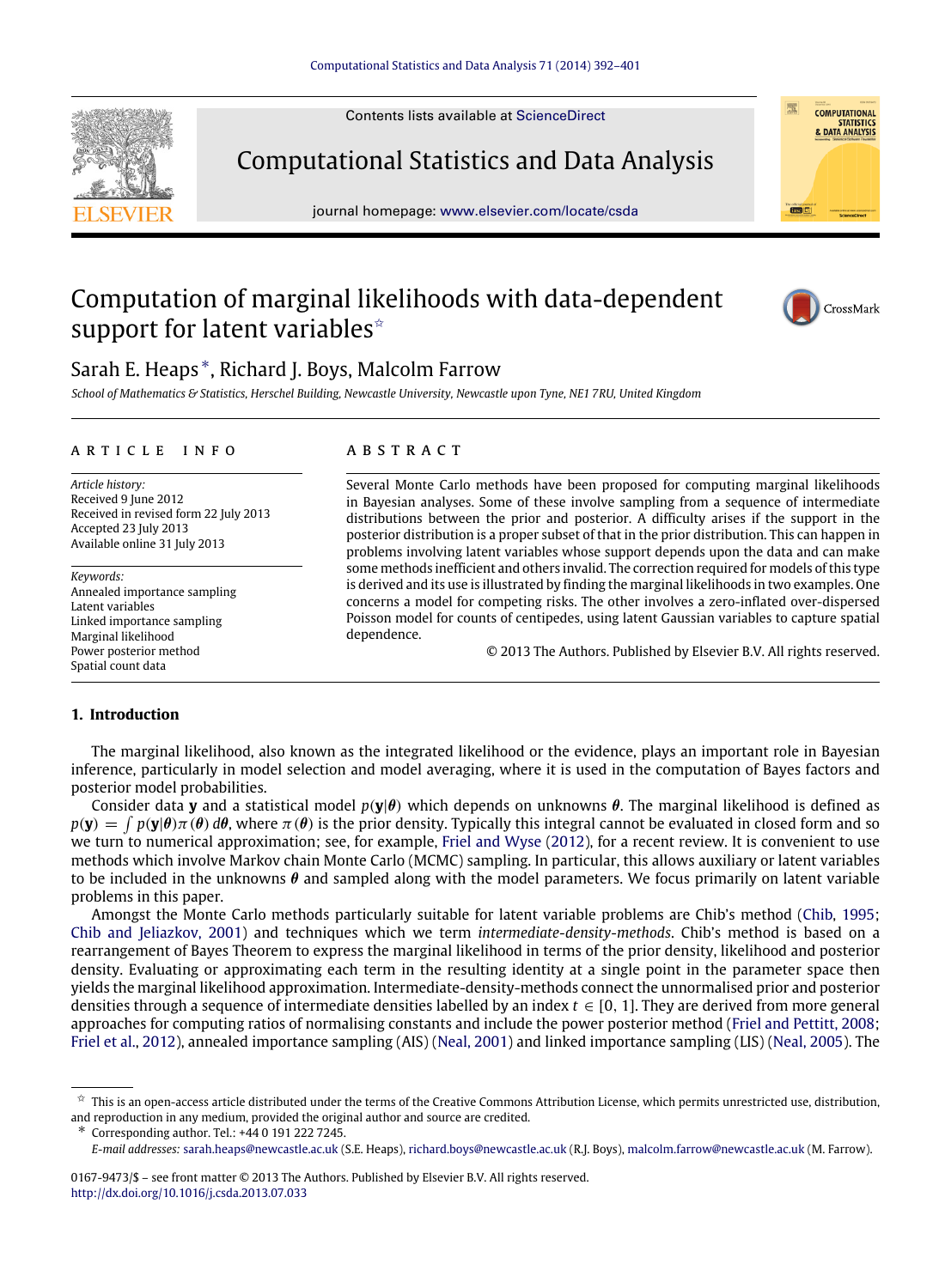unnormalised intermediate density with index *t* may then be, for example, the product of the unnormalised prior and the likelihood raised to the power *t*. An advantage of Chib's and, in particular, intermediate-density-methods, is the ease with which they can be programmed, often simply by rearranging code for sampling from the posterior distribution. Both types of methods can also be very effective. For instance, [Germain](#page-9-5) [\(2010\)](#page-9-5) found them to provide an easily implemented and accurate approximation to the marginal likelihoods of hidden Markov models with different numbers of states.

Latent variable problems can have the property that the support of the prior and posterior distributions do not coincide because the support for the latent variables changes when data are observed. For models with this property, some of the intermediate-density-methods, such as the power posterior approach, cannot be directly applied whilst others, like AIS, are likely to be very inefficient in cases where the prior probability of the posterior support is small, such as in multivariate probit models. Data-dependent support can also present problems for Chib's method if the likelihood ordinate (typically the observed data likelihood) is difficult to evaluate. This paper addresses the former of these issues and describes a general two-stage procedure to correct, or improve the efficiency of, intermediate-density-methods in problems involving datadependent support, whilst also highlighting the situations in which implementation of the proposed approach is likely to be simpler than Chib's method.

We review intermediate-density-methods for computing marginal likelihoods in Section [2.](#page-2-0) In Section [3](#page-4-0) we discuss the change of support problem and derive our two-stage approximation procedure. Next, in Section [4](#page-5-0) we consider two examples. Section [4.1](#page-5-1) concerns a simple model for competing risks and Section [4.2](#page-5-2) applies our two-stage procedure to a zero inflated– over-dispersed Poisson model for a set of centipede count data. In this model, latent Gaussian variables capture the spatial dependences between the presence and the abundance of centipedes and we compare three variants of the model which use different parametric forms for the covariance matrix. Finally Section [4.3](#page-7-0) provides a numerical comparison between our proposed method and other, related methods for marginal likelihood approximation.

#### <span id="page-2-0"></span>**2. Computing marginal likelihoods using sequences of densities**

Consider a pair of density functions  $p_t(\theta)$ ,  $t=0$ , 1, with  $p_t(\theta) = q_t(\theta)/z_t$  for  $\theta \in \Theta_t$ , where  $q_t(\theta)$  is the unnormalised density,  $z_t$  is a normalising constant and  $\Theta_t$  is the support of  $p_t$ . Several techniques for computing marginal likelihoods are special cases of more general methods for computing ratios of normalising constants,  $r = z_1/z_0$ . Let  $p_0(\theta)$  be the prior density,  $\pi(\theta)$ , and let  $p_1(\theta)$  be the posterior density,  $\pi(\theta|\mathbf{y})$ . Then, if  $q_1(\theta) = p(\mathbf{y}|\theta)\pi(\theta)$ , where  $p(\mathbf{y}|\theta)$  is the likelihood,  $z_1$  is the marginal likelihood, *p*(**y**). Typically, the normalising constant of the prior distribution will be known and we can assume that  $z_0 = 1$ . Then the ratio  $r = z_1/z_0 = z_1 = p(\mathbf{y})$ .

#### <span id="page-2-3"></span>*2.1. Computing ratios of normalising constants*

Provided that  $\Theta_1 \subseteq \Theta_0$ , it appears that we might approximate the ratio  $z_1/z_0$  using *simple importance sampling*:

<span id="page-2-1"></span>
$$
\frac{z_1}{z_0} = \mathsf{E}_{p_0} \left\{ \frac{q_1(\theta)}{q_0(\theta)} \right\} \simeq \frac{1}{M} \sum_{i=1}^{M} \frac{q_1(\theta^{[i]})}{q_0(\theta^{[i]})},\tag{1}
$$

where  $E_{p_0}$  denotes expectation with respect to  $p_0$  and  $\pmb{\theta}^{[1]},\,\dots,\,\pmb{\theta}^{[M]}$  are a sample drawn from  $p_0.$  However this method works poorly when the overlap of  $p_0$  and  $p_1$  is small, as will typically be the case if  $p_0$  and  $p_1$  represent the prior and posterior and the posterior is very concentrated relative to the prior.

In response to this problem, *bridge sampling* [\(Meng](#page-10-2) [and](#page-10-2) [Wong,](#page-10-2) [1996\)](#page-10-2) uses an unnormalised density *q*0.5, with support  $\Theta_0 \cap \Theta_1$ , to provide a "bridge" between  $p_0$  and  $p_1$ . This leads to the identity

$$
\frac{z_1}{z_0} = \frac{E_{p_0} \left\{ \frac{q_{0.5}(\theta)}{q_0(\theta)} \right\}}{E_{p_1} \left\{ \frac{q_{0.5}(\theta)}{q_1(\theta)} \right\}},\tag{2}
$$

in which the ratios in the numerator and denominator are each approximated using simple importance sampling, as in [\(1\).](#page-2-1) Whereas simple importance sampling requires  $\Theta_1 \subseteq \Theta_0$ , bridge sampling only requires  $\int_{\Theta_0 \cap \Theta_1} p_0(\theta) p_1(\theta) d\theta > 0$ .

When there is little overlap between  $p_0$  and  $p_1$ , bridge sampling with a single intermediate density will perform poorly. However we can improve performance by introducing a sequence of intermediate densities,  $p_{t_i}(\theta) = q_{t_i}(\theta)/z_{t_i}$ ,  $\theta \in \Theta_{t_i}$ ,  $i=$ 0, ..., *n*, between  $p_0$  and  $p_1$ , with  $0 = t_0 < t_1 < \cdots < t_n = 1$ . Then the ratio  $z_1/z_0$  can be expressed as

<span id="page-2-2"></span>
$$
\frac{z_1}{z_0} = \prod_{i=1}^n \frac{z_{t_i}}{z_{t_{i-1}}}.
$$
\n(3)

Each of the ratios  $z_{t_i}/z_{t_{i-1}}$  can then be approximated by simple importance sampling or by bridge sampling using an unnormalised bridging density *q<sup>t</sup>i*−0.<sup>5</sup> . Provided that each pair *p<sup>t</sup>i*−<sup>1</sup> , *p<sup>t</sup><sup>i</sup>* displays sufficient overlap, this can provide substantial improvement over standard importance or bridge sampling. In the remainder of this paper, methods based on these ideas will be called *extended importance sampling* and *extended bridge sampling* techniques.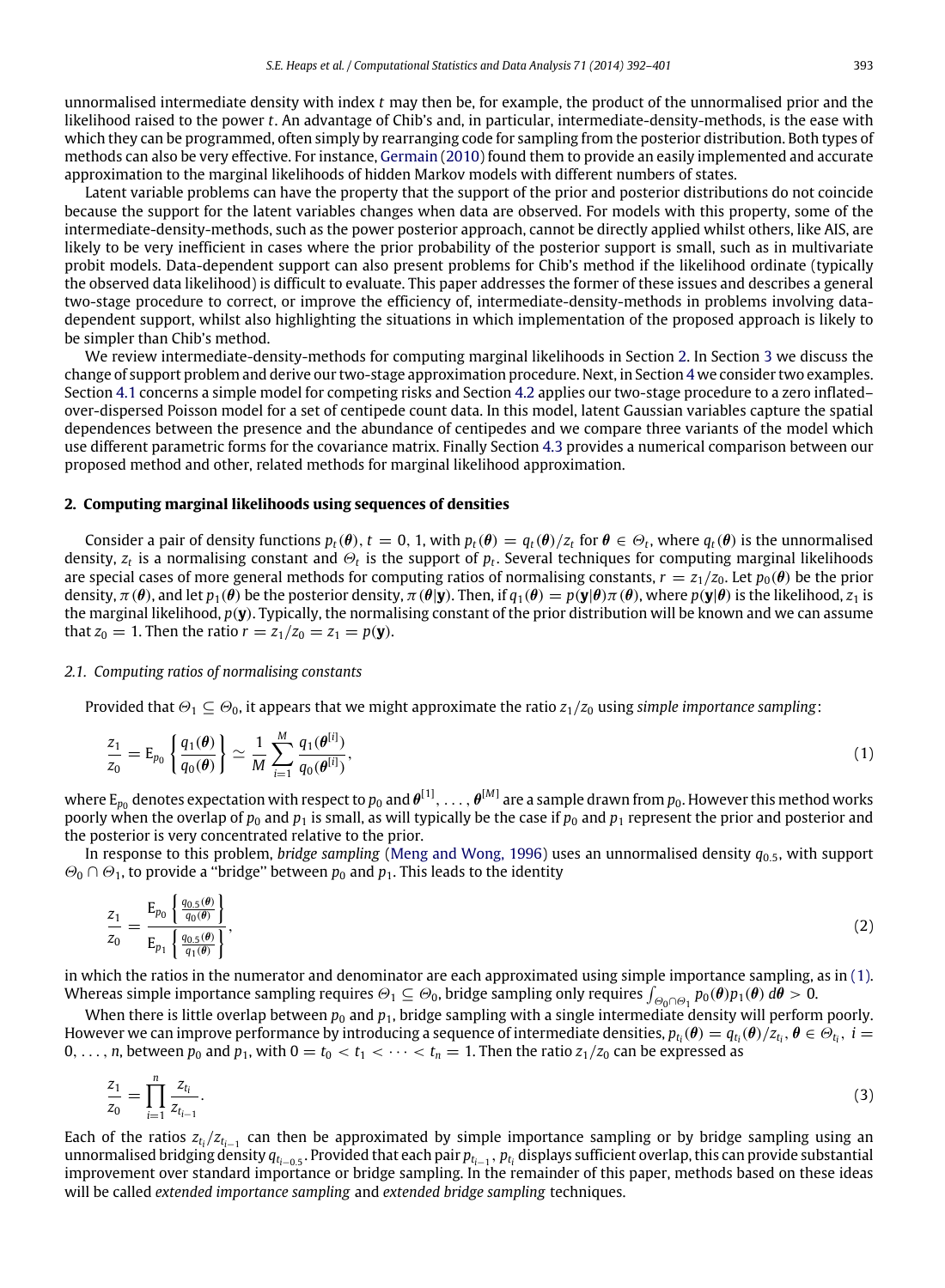*Path sampling* [\(Gelman](#page-9-6) [and](#page-9-6) [Meng,](#page-9-6) [1998\)](#page-9-6) is based on the construction of a continuous path *q*(θ|*t*) between the unnormalised densities  $q_0$  and  $q_1$ . Writing  $p(\theta|t)$ ,  $q(\theta|t)$ ,  $z(t)$  and  $\Theta(t)$  in place of  $p_{t_i}(\theta)$ ,  $q_{t_i}(\theta)$ ,  $z_{t_i}$  and  $\Theta_{t_i}$ , we have  $p_t(\theta) = q(\theta|t)/z(t), \theta \in \Theta(t)$ , for  $t \in [0, 1]$  with  $p_0(\theta) = p(\theta|t = 0)$ ,  $p_1(\theta) = p(\theta|t = 1)$  and  $r = z(1)/z(0)$ . Provided that Θ(*t*) does not depend on *t*, [Gelman](#page-9-6) [and](#page-9-6) [Meng](#page-9-6) [\(1998\)](#page-9-6) show that the identity

<span id="page-3-0"></span>
$$
\log\left\{\frac{z(1)}{z(0)}\right\} = \int_0^1 \mathrm{E}_{\theta|t} \{U(\theta, t)\} \, dt,\tag{4}
$$

where  $U(\theta, t) = \frac{d}{dt} \log q(\theta|t)$  and the expectation is taken with respect to the density  $p(\theta|t)$ , can be obtained from [\(3\)](#page-2-2) by approximating each ratio by bridge sampling, taking logarithms and then considering the limit a intermediate densities approaches infinity.

#### <span id="page-3-3"></span>*2.2. Computing marginal likelihoods*

If  $q_0$  and  $q_1$  are the unnormalised prior and posterior densities and  $z_0 = 1$  then  $z_1/z_0$  is the marginal likelihood. Several methods including the power posterior approach, AIS and LIS have been developed which tailor the techniques described in Section [2.1](#page-2-3) to this special case. Consider first the power posterior approach. This is based on path sampling in which the unnormalised intermediate densities are defined by  $q(\theta|\mathbf{y},t) = p(\mathbf{y}|\theta)^t q(\theta|t=0)$  for  $\theta \in \Theta(t)$  and  $t \in [0, 1]$ . Here  $q(\theta|t = 0)$  is the unnormalised prior and  $p(\theta|\mathbf{y}, t) = q(\theta|\mathbf{y}, t)/z(\mathbf{y}|t)$  is termed the *power posterior* at temperature *t*. It follows from [\(4\)](#page-3-0) that the log marginal likelihood can be expressed as

<span id="page-3-1"></span>
$$
\log p(\mathbf{y}) = \log \left\{ \frac{z(\mathbf{y}|t=1)}{z(\mathbf{y}|t=0)} \right\} = \int_0^1 \mathrm{E}_{\theta|\mathbf{y},t} \{ \log p(\mathbf{y}|\theta) \} dt, \tag{5}
$$

where the expectation is with respect to  $p(\theta|\mathbf{v}, t)$ .

[Friel](#page-9-3) [and](#page-9-3) [Pettitt](#page-9-3) [\(2008\)](#page-9-3) (henceforth FP) suggest a serial MCMC approach to compute the integral in [\(5\).](#page-3-1) The integral is discretised over  $t \in [0, 1]$  as  $0 = t_0 < t_1 < \cdots t_{n-1} < t_n = 1$ , and then approximated by

<span id="page-3-2"></span>
$$
\log p(\mathbf{y}) \simeq \sum_{i=0}^{n-1} \frac{1}{2} (t_{i+1} - t_i) \left[ \mathrm{E}_{\theta | \mathbf{y}, t_{i+1}} \{ \log p(\mathbf{y} | \theta) \} + \mathrm{E}_{\theta | \mathbf{y}, t_i} \{ \log p(\mathbf{y} | \theta) \} \right]. \tag{6}
$$

By separately sampling from the power posterior at each temperature  $t_i$ , the expectations  $E_{\theta|y,t_i}\{\log p(y|\theta)\}$  in [\(6\)](#page-3-2) can be approximated. A theoretical advantage of this method is that it computes the marginal likelihood on the log-scale, thereby offering numerical stability.

AIS and LIS use a sequence of unnormalised intermediate distributions between the prior and posterior and apply [\(3\).](#page-2-2) For example, the sequence employed in the power posterior method can be used, that is  $q_{t_i}(\theta|\mathbf{y}) = p(\mathbf{y}|\theta)^{t_i}q_0(\theta)$ , where  $0 = t_0 < t_1 < \cdots < t_n = 1$  and  $q_0(\theta)$  is proportional to the prior. First consider AIS, which requires that  $\Theta_{t_i} \subseteq \Theta_{t_{i-1}}$ for each  $i = 1, \ldots, n$ . At iteration  $j, \theta_{t_1}^{[j]}$  $t_1^{\nu_1}$  is sampled (preferably independently) from the prior  $p_{t_0}$ , then each of a series of Markov chain transitions,  $T_{t_i}(\pmb{\theta}_{t_i}^{[j]})$  $\theta_{t_i}^{[j]}$ ,  $\cdot$  ), generates a single draw,  $\pmb{\theta}_{t_i}^{[j]}$  $p_{t_{i+1}}^{[j]}$ , from  $p_{t_i}$  for  $i=1,\ldots,n-1$ , allowing iteration *j* to yield an importance weight

$$
w^{[j]} = \frac{q_{t_1}(\theta_{t_1}^{[j]})}{q_{t_0}(\theta_{t_1}^{[j]})} \frac{q_{t_2}(\theta_{t_2}^{[j]})}{q_{t_1}(\theta_{t_2}^{[j]})} \cdots \frac{q_{t_n}(\theta_{t_n}^{[j]})}{q_{t_{n-1}}(\theta_{t_n}^{[j]})}.
$$

The arithmetic mean of the weights computed from *M* iterations,  $\sum w^{[j]}/M$ , then provides an approximation to the marginal likelihood. An *n-*th Markov chain transition  $T_{t_n}(\theta_{t_n}^{[j]},\;\cdot\;)$  at the end of each iteration  $j$  can be used to generate a draw  $\theta_{t_n}^{[j]}$  $t_{n+1}^{\text{U1}}$  from the posterior  $p_{t_n}.$  AIS can be viewed as an importance sampler on an extended state space with points  $(\pmb{\theta}_{t_n},\ldots,\pmb{\theta}_{t_1})$  (whence the name "importance weight" for  $w^{[j]}$ ) or as the average of *M* approximations,  $w^{[j]}$ , by an extended importance sampler, in which each ratio *z<sup>t</sup><sup>i</sup>* /*z<sup>t</sup>i*−<sup>1</sup> in every approximation is based on a single draw from *p<sup>t</sup>i*−<sup>1</sup> . When the posterior is multimodal, an advantage of AIS is that the intermediate densities allow the Markov chain to move more freely around the state space. Therefore if the additional Markov transition  $T_{t_n}$  is applied at the end of each iteration *j*, the resulting posterior sampler may be able to reach isolated modes which would otherwise be missed. Moreover, if the draws from the prior are independent, these draws,  $\pmb{\theta}_{t_{n+1}}^{[1]}, \ldots, \pmb{\theta}_{t_{n+1}}^{[M]}$ , from the posterior will also be independent.

LIS is similar to AIS except that the approximation of each of the ratios *z<sup>t</sup><sup>i</sup>* /*z<sup>t</sup>i*−<sup>1</sup> is akin to bridge sampling, rather than simple importance sampling; see [Neal](#page-10-1) [\(2005\)](#page-10-1). Note that, within every iteration of LIS, the approximation of each *z<sup>t</sup><sup>i</sup>* /*z<sup>t</sup>i*−<sup>1</sup> is based on multiple samples (from  $p_{t_i}$  and  $p_{t_{i-1}}$ ) rather than a single sample (from  $p_{t_{i-1}}$ ) in the case of AIS. Therefore when  $\Theta_{t_i} \subset \Theta_{t_{i-1}}$  for some  $i = 1, \ldots, n$ , the approximation of  $z_{t_i}/z_{t_{i-1}}$  on any iteration of LIS will only be zero if *all* the samples from  $p_{t_{i-1}}$  lie in  $\Theta_{t_{i-1}} \setminus \Theta_{t_i}$  on that iteration.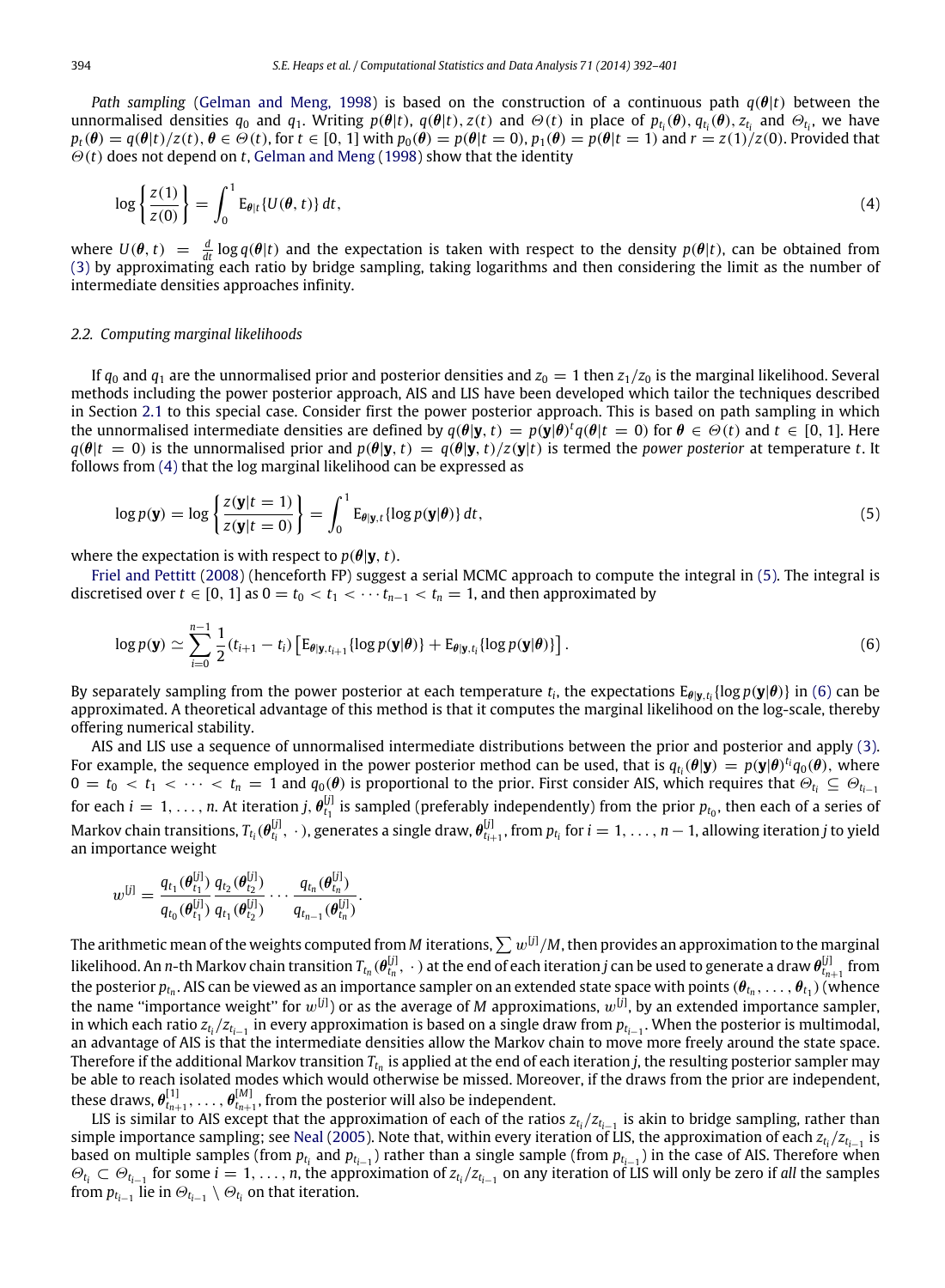#### <span id="page-4-0"></span>**3. Data-dependent support for latent variables**

Let  $\theta=(\theta',\mathbf{z})$  where  $\mathbf{z}$  are latent variables and  $\theta'$  are "model parameters". Let  $\Theta_0,\ \Theta_1$  and  $\Theta_t$  denote the supports of  $\theta$  in the prior, posterior and an intermediate density respectively. Note that  $\Theta_1 \subseteq \Theta_0$ . When  $\Theta_1 = \Theta_0$  the methods described in Section [2.2](#page-3-3) can be applied directly. This is the case for many problems in which  $\theta$  includes latent variables, such as the hidden Markov random field discussed in FP. For some models, however, the data can only be consistent with a constrained range of values for the latent variables **z**. That is, the likelihood  $p(\theta|\mathbf{y})$  is zero for some **z** where  $\theta = (\theta', \mathbf{z}) \in \Theta_0$ . Consequently the posterior support of the latent variables depends on the data, so that  $\Theta_1 = \Theta_1(\mathbf{y}) \subset \Theta_0$ . For example, latent variables have data-dependent support in multivariate probit models (e.g. see [Chib](#page-9-7) [and](#page-9-7) [Greenberg,](#page-9-7) [1998\)](#page-9-7) or multinomial probit models (e.g. see [McCulloch](#page-9-8) [et al.,](#page-9-8) [2000\)](#page-9-8) because the components of the latent multivariate normal random vector have support over  $(-\infty,\infty)$  in the prior, but only over some truncated region, such as  $(-\infty,0)$  or  $[0,\infty)$ , in the posterior. In the remainder of the paper we are concerned with this situation.

#### *3.1. The change-of-support problem*

Derivation of [\(5\)](#page-3-1) for the power posterior method relies on an interchange of integration and differentiation which is not generally valid when  $\Theta_t$  depends on *t*. In problems involving data-dependent support  $\Theta_t = \Theta_1$  for  $t \in (0, 1]$  but  $\Theta_0 \neq \Theta_1$ . Therefore the power posterior method cannot be applied directly. More generally, [\(4\)](#page-3-0) in path sampling also depends on the legitimacy of this operation.

There is no such invalidity with extended importance or bridge sampling methods such as AIS or LIS. However, difficulties arise in approximating the ratio  $z_{t_1}/z_{t_0}$  if there is little overlap between  $\Theta_{t_1}=\Theta_1$  and  $\Theta_{t_0}=\Theta_0$ , as is typically the case in data-dependent support problems. For instance, for the three models in Section [4.2,](#page-5-2) only 0.41%–6.23% of the prior probability lies within  $\Theta_1$ . In AIS, this would make a high proportion of the weights  $w^{[j]}$  equal to zero. The situation is slightly improved in LIS because approximation of  $z_{t_1}/z_{t_0}$  in each iteration  $j$  uses multiple samples from  $p_{t_0}$ , all of which would need to lie in  $\Theta_0\setminus\Theta_1$  for the ensuing weight  $w^{[j]}$  to be zero. Nevertheless, the method will still be inefficient for problems where the prior probability of the posterior support is small.

We might therefore classify intermediate-density-methods for computing marginal likelihoods into two groups. Some, such as the power posterior method, require  $\Theta_1 = \Theta_0$ . Others, like those based on extended bridge or importance sampling, do not but may be inefficient in cases where there is a large difference between  $\Theta_0$  and  $\Theta_1$ . In examples such as multivariate probit models, where the support for some or all of the latent variables becomes restricted when data are observed, the difference in support can be very large. Intermediate-density-methods can be effective when the change-of-support problem does not arise and specific methods offer their own benefits. Therefore we propose the following general modification to this collection of methods which facilitates their efficient use in problems involving data-dependent support.

#### *3.2. Two-stage approximation of the marginal likelihood*

Writing  $\Theta_1(\bf y)$  to show the dependence of the posterior support on  $\bf y$ , let  $p^*(\bf y)=\int_{\Theta_1(\bf y)}\pi(\bf\theta)\,d\bf\theta.$  The marginal likelihood can be factorised as  $p(\mathbf{y}) = p^*(\mathbf{y})\bar{p}(\mathbf{y}|\boldsymbol{\theta} \in \Theta_1(\mathbf{y}))$ , where  $\bar{p}(\mathbf{y}|\boldsymbol{\theta} \in \Theta_1(\mathbf{y})) = \int_{\Theta_1(\mathbf{y})} p(\mathbf{y}|\boldsymbol{\theta})\pi^*(\boldsymbol{\theta}) d\boldsymbol{\theta}$  and the prior density of  $\boldsymbol{\theta}$ truncated to  $\Theta_1(\mathbf{y})$  is  $\pi^*(\theta) = \pi(\theta)/p^*(\mathbf{y})$ . In some problems where  $\Theta_1(\mathbf{y}) \subset \Theta_0$ ,  $p(\mathbf{y}|\theta) = C(\mathbf{y})$ , a constant with respect to  $\theta$  for  $\theta \in \Theta_1(\mathbf{y})$ . For example, in a simple probit model, each observed binary variable depends deterministically on the sign of a latent Gaussian variable and  $C(y) = 1$ . In such a case  $p(y) = p^*(y)C(y)$ . In this paper we focus on the more interesting situation where  $p(\mathbf{v}|\boldsymbol{\theta})$  is *not* a constant for  $\boldsymbol{\theta} \in \Theta_1(\mathbf{v})$ . For this case we propose the following two-stage procedure.

- 1. Approximate  $\bar{p}(\mathbf{y}|\theta \in \Theta_1(\mathbf{y})) = p(\mathbf{y})/p^*(\mathbf{y})$  using one of the Monte Carlo techniques described in Section [2.](#page-2-0) These methods work better when independent samples from the prior are available. However independent sampling from  $\pi^*(\pmb{\theta})$  will not always be feasible so additional care may be required to ensure all important parts of  $\Theta_1(\pmb{y})$  are reached.
- 2. Approximate the adjustment *p* ∗ (**y**).

Typically only the support of the latent variables **Z** changes and

$$
p^*(\mathbf{y}) = \int_{\Theta'} \Pr(\mathbf{Z} \in \mathcal{S}(\mathbf{y})|\theta')\pi(\theta') d\theta',
$$

where  $\Theta'$  is the prior (and posterior) support for  $\theta'$  and  $\delta(y)$  is the data-dependent posterior support for **Z**. Thus  $p^*(y)$  is the marginal likelihood for a simpler model with likelihood function Pr( $Z \in \mathcal{S}(y)|\theta'$ ) and prior  $\pi(\theta')$ . It should therefore be possible to compute *p*<sup>∗</sup>(y) using an existing marginal likelihood method and, crucially, the approximation of *p*<sup>∗</sup>(y) will be simpler than direct approximation of  $p(y)$ . For example, Chib's method could be used in conjunction with a MCMC scheme which includes the latent variables **Z**. In many cases, however, computation of p<sup>\*</sup>(y) will be much more straightforward since it typically involves integration over a subset of the support of standard distributions such as multivariate normal distributions. Often this can be performed using standard cubature software. This is especially true if conjugate priors are chosen as these often allow some of the integration to be performed in closed form.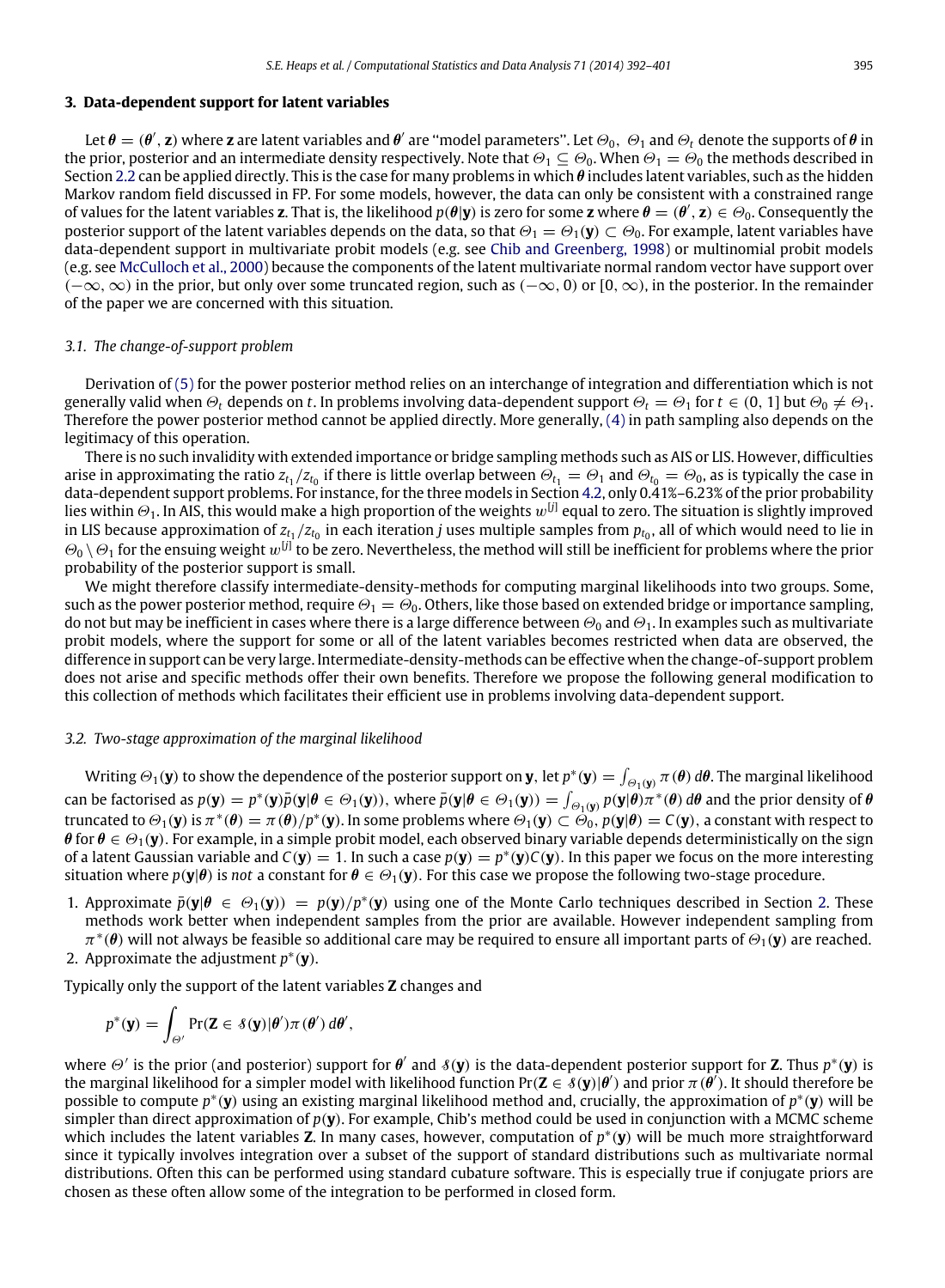#### <span id="page-5-0"></span>**4. Examples**

In this section, we illustrate our two-stage procedure in application to a simple model for competing risks and to a novel spatial model for the presence and abundance of centipedes. In each case we first use the power posterior approach to compute the ratio  $p(y)/p^*(y)$  and then use a straightforward method to compute the adjustment  $p^*(y)$ . Unlike the power posterior approach, Chib's method, AIS and LIS can all, in principle, be applied directly to problems involving data-dependent support. Section [4.3](#page-7-0) therefore provides a numerical comparison with these other methods to illustrate the situations in which each method might be more or less efficient.

#### <span id="page-5-1"></span>*4.1. Example 1: survival of radiation exposed mice*

The data, taken from [Hoel](#page-9-9) [and](#page-9-9) [Walburg](#page-9-9) [\(1972\)](#page-9-9), give the lifetimes of mice after exposure to radiation. There are two groups of mice: 95 conventional mice and 82 germ-free mice. The time of death, in days, is recorded along with the cause of death classified as follows: (i) thymic lymphoma; (ii) reticulum cell sarcoma; (iii) other causes. Each mouse has a single cause of death and there is no censoring. We analyse these data using a *competing risks* model and *latent lifetimes* (see, e.g. [Crowder,](#page-9-10) [2001\)](#page-9-10).

For mouse *i* ( $i = 1, \ldots, N = 177$ ), we observe the lifetime  $Y_i$ , the cause of death  $c_i \in \{1, 2, 3\}$  and the group  $g_i \in \{1, 2\}$ to which the mouse belongs. We suppose that  $Y_i = min\{Z_{i,1}, Z_{i,2}, Z_{i,3}\}$  where  $Z_{i,1}, Z_{i,2}, Z_{i,3}$  are three potential "lifetimes", one for each cause of death. Thus, for each mouse, we observe  $Y_i = Z_{i,c_i}$  but all we know about  $Z_{i,k}$ , where  $k \neq c_i$ , is that *Zi*,*<sup>k</sup>* > *Y<sup>i</sup>* . We consider the three ''lifetimes'' for a given mouse to be conditionally independent given the model parameters and adopt a Gamma lifetime distribution

$$
Z_{i,k}|\alpha,\lambda_{g_i,k}\sim Ga(\alpha,\lambda_{g_i,k}).
$$

Letting  $\eta_{j,k} = \log \lambda_{j,k}$  for all *j* and *k*, we adopt a prior distribution in which  $\pmb{\eta} = (\eta_{1,1},\ldots,\eta_{2,3})^T$  is independent of  $\alpha$ . We use the prior specification  $\alpha \sim$  Ga(4, 1) and  $\eta \sim N_6$ (**e**, *E*), where **e** = (−5, ..., −5)<sup>*T*</sup> and *E* is such that Var( $\eta_{j,k}$ ) = 0.1,  $Cov(\eta_{i,k}, \eta_{i,m}) = Cov(\eta_{i,k}, \eta_{\ell,k}) = 0.07$  and  $Cov(\eta_{i,k}, \eta_{\ell,m}) = 0.05$  for all other pairs  $(\eta_{i,k}, \eta_{\ell,m})$ .

Let  $\theta = (\theta', \mathbf{z})$  where  $\theta' = (\alpha, \eta)$  and  $\mathbf{z}$  comprises the two latent lifetimes for each mouse. The latent variable  $Z_{i,k}$ , where  $k \neq c_i$ , has non-zero support over  $(0, \infty)$  in the prior, but only over  $(y_i, \infty)$  in the posterior. This means that  $\Theta_1 \subset \Theta_0$ . In this example  $p(\mathbf{y}|\boldsymbol{\theta})$  is not a constant for  $\boldsymbol{\theta} \in \Theta_1(\mathbf{y})$  so our two-stage procedure is applicable.

Note that the contribution of mouse  $i, i = 1, \ldots, N$ , to the observed data likelihood is simply

$$
\Gamma(\alpha)^{-1}\lambda^{\alpha}_{g_i,c_i}y_i^{\alpha-1}\exp(-\lambda_{g_i,c_i}y_i)\prod_{k\neq c_i}\int_{y_i}^{\infty}\Gamma(\alpha)^{-1}\lambda^{\alpha}_{g_i,k}z_{i,k}^{\alpha-1}\exp(-\lambda_{g_i,k}z_{i,k})\,dz_{i,k}.
$$

The integral here is easily computed so we could avoid sampling the latent lifetimes and compute the log marginal likelihood in a single run of the unmodified power posterior method. A long run gave log *p*(**y**) = −1402.8 with Monte Carlo standard error 0.0292. However methods involving sampling latent variables are popular and can be conveniently implemented in standard MCMC software and used with our two-stage approach. This example thus provides an illustrative comparison.

To apply the two-stage method, we first computed log{*p*(**y**)/*p* ∗ (**y**)} using the power posterior method. We followed the recommendation of FP and chose a geometric spacing of the temperatures,  $t_i = (i/n)^c$ , for  $i = 0, \ldots, n$  where  $n = 40$ and  $c = 4$ . At each temperature, 100 000 samples were generated, omitting the first 40 000 as burn-in. Again following the advice in FP, we integrated  $E_{\theta|y,t} \{ \log p(y|\theta) \}$  over t numerically using the trapezoidal rule, as in [\(6\).](#page-3-2) This produced an approximation of −1397.3 with Monte Carlo standard error 0.1261. To compute the adjustment *p* ∗ (**y**) we used the draws of the model parameters from the power posterior at temperature  $t_0 = 0$ . These constitute a sample from the posterior with density proportional to Pr( $Z \in \dot{s}(y) \mid \theta'$ ) $\pi(\theta')$  and with marginal likelihood equal to  $p^*(y)$ . After transforming to a new set of parameters  $\theta^{\dagger} = (\log \alpha, \eta)$ , we constructed a normal approximation  $\phi_7(\theta^{\dagger}|\mathbf{m}, V)$  to the posterior density, with inflated variance, and then based our calculation of the marginal likelihood on the importance sampling identity

$$
p^*(\mathbf{y}) = \int_{\mathbb{R}^7} \frac{\Pr(\mathbf{Z} \in \mathcal{S}(\mathbf{y}) | \boldsymbol{\theta}^{\dagger}) \pi(\boldsymbol{\theta}^{\dagger})}{\phi_7(\boldsymbol{\theta}^{\dagger} | \mathbf{m}, V)} \phi_7(\boldsymbol{\theta}^{\dagger} | \mathbf{m}, V) d\boldsymbol{\theta}^{\dagger},
$$

using 100 000 draws from the normal density  $\phi_7(\theta^{\dagger}|\mathbf{m},V)$  in the calculation. This produced an approximation of log  $p^*(\mathbf{y})=$ −5.8 with Monte Carlo error 0.0138, obtained using the delta method. Overall this gave a marginal likelihood approximation of log *p*(**y**) = −1403.1 with Monte Carlo standard error 0.1269 which is consistent with our yardstick value. The size of the Monte Carlo standard error can be explained by the need to sample a large number of latent variables during computation of  $log{p(y)}/p^*(y)$ .

#### <span id="page-5-2"></span>*4.2. Example 2: centipede presence and abundance*

[Blackburn](#page-9-11) [et al.](#page-9-11) [\(2002\)](#page-9-11) describe a study in which the numbers of centipedes, of several different species, in each of four microhabitats in small areas at each of  $N = 30$  sites, were counted. For the purpose of this example we consider just one species, *Lithobius forficatus*, and a single microhabitat, rotting wood. The population density λ, in centipedes per square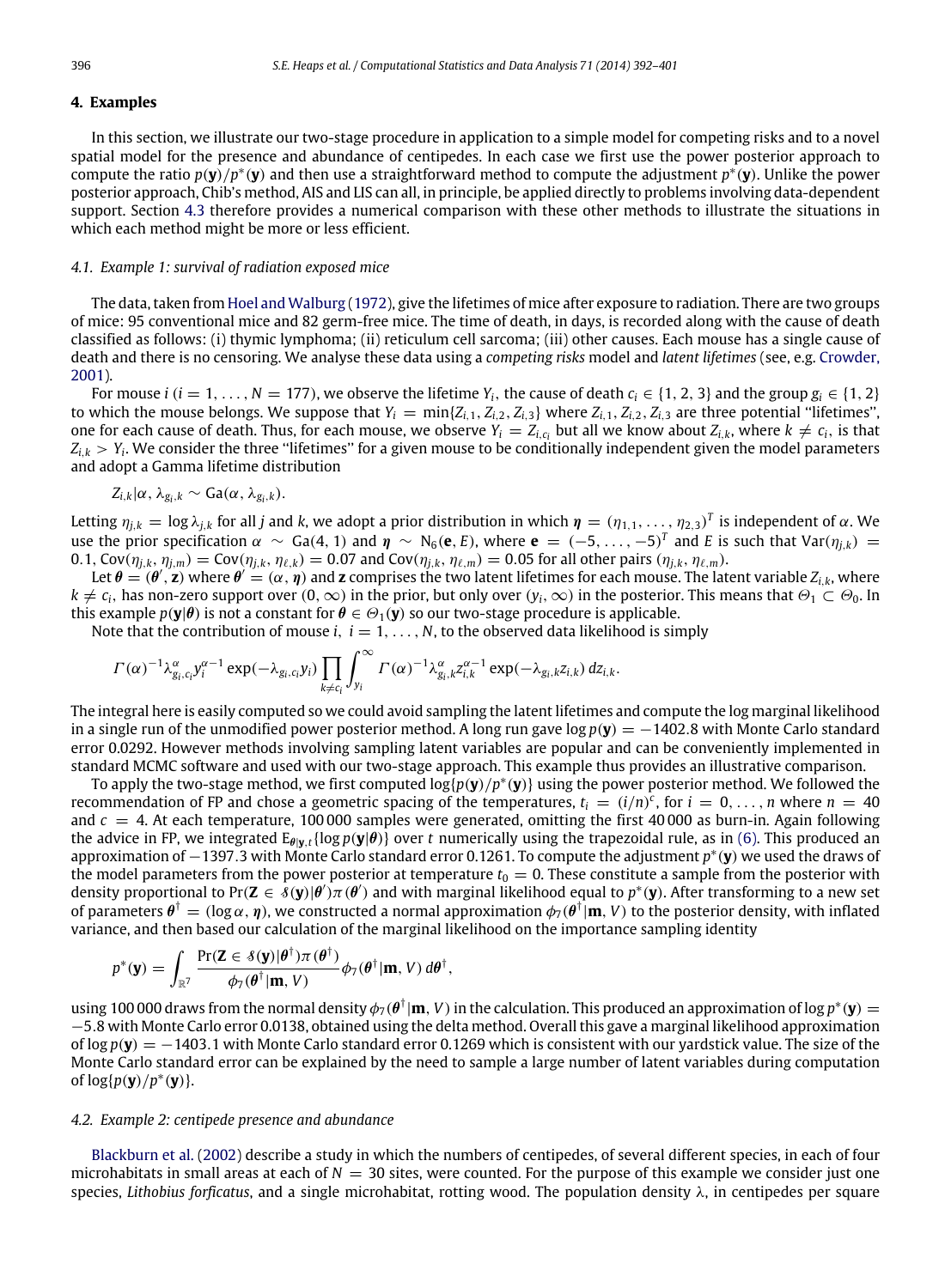metre, will vary from place to place. Furthermore there may be some areas where the species is completely absent, i.e.  $\lambda = 0$ . We model the presence or absence of the species using a multivariate probit model. For each site *i*, we introduce a latent variable  $Z_{0,i}$  and a presence indicator  $D_i$  where  $d_i = 1$  if  $z_{0,i} \ge 0$  and  $d_i = 0$  if  $z_{0,i} < 0$ . Note that lower case letters are used for realisations. Let **Z**<sub>0</sub> ∼ N<sub>N</sub>( $\mu$ ,  $\Sigma$ ) where **Z**<sub>0</sub> = ( $Z_{0,i}$ ),  $\mu$  = ( $\mu_i$ ) and  $\Sigma$  is constrained to be a correlation matrix to ensure identifiability of  $\mu$  and  $\Sigma$  in the observed data likelihood. We let  $\mu_i=\pmb\beta^T\mathbf{x}_i$  where  $\pmb\beta=(\beta_0,\ldots,\beta_5)^T$  and  $\mathbf{x}_i=(1,x_{i,1},\ldots,x_{i,5})^T.$  Here  $x_{i,1},\ldots,x_{i,4}$  are centred covariates for site  $i$ , namely the logarithm of the percentage of organic matter in the soil, the logarithm of the site's altitude and the air and soil temperatures. Finally  $x_i$ , is a habitat-type variable taking the values 1 or −1 to designate whether site *i* is "Synanthropic" or "Deciduous" respectively.

To model the non-zero population densities we introduce a second latent variable  $Z_{1,i}$  at site *i* with  $Z_{1,i} = \gamma_0 + \gamma_1 Z_{0,i} + \varepsilon_i$ where  $\varepsilon_i \sim N(0, 1/\tau)$  with  $\varepsilon_i$  and  $\varepsilon_j$  independent given  $\tau$  for  $i \neq j$ . The expected count for site *i*, given  $d_i$  and  $z_{1,i}$ , is then  $\lambda_i=d_i\exp(z_{1,i}).$  The count of L. forficatus at site i is  $Y_i$ , where, given  $\lambda_i, Y_i\sim \text{Po}(\lambda_i h_i),$  in which  $h_i$  is the area (in  $\text{m}^2$ ) sampled at that site, and each  $h_i$  is small compared to the scale over which population density is likely to vary. Thus we have a zero-inflated, over-dispersed Poisson model where dependence between occurrences and abundances given occurrences is captured through latent Gaussian variables. This model is similar to one described in the discussion of [Schmidt](#page-10-3) [and](#page-10-3) [Rodríguez](#page-10-3) [\(2011\)](#page-10-3). When  $y_i = 0$ ,  $D_i$  is not observed and so there is no restriction on the support of  $Z_{0,i}$  but when  $y_i > 0$ , we observe  $d_i=1$  and so must have  $z_{0,i}\geq 0$ . In other words, *a posteriori*,  $\mathbf{Z}_0$  is constrained to lie in the space  $\delta(\mathbf{y})=\prod_{i=1}^N\delta_i(y_i)$  where

<span id="page-6-0"></span>
$$
\delta_i(y_i) = \mathbb{R}^+ \quad \text{if } y_i > 0 \quad \text{or} \quad \delta_i(y_i) = \mathbb{R} \quad \text{if } y_i = 0. \tag{7}
$$

We wish to compare three models  $M_1$ ,  $M_2$ ,  $M_3$  with different forms  $\Sigma_1$ ,  $\Sigma_2$ ,  $\Sigma_3$  respectively for  $\Sigma$ . Let the  $(i, j)$ th element of  $\Sigma_m$  be  $\Sigma_{m,i,j}$ . The three models are as follows:

- $\mathcal{M}_1$ : *spatial independence*. Here  $\Sigma_{1,i,j} = 0$  for  $i \neq j$ .
- $M_2$ : 2-d exponential covariance. Here  $\Sigma_{2,i,j} = \exp(-\delta r_{i,j})$ ,  $\delta \ge 0$ , where  $r_{i,j}$  is the distance (in km) between sites *i* and *j*.
- $\mathcal{M}_3$ : 3-*d exponential covariance*. Here we set  $\beta_2 = 0$  and instead include altitude as a third spatial coordinate, using a simple case of the projection models of [Schmidt](#page-10-4) [et al.](#page-10-4) [\(2011\)](#page-10-4). We set  $\Sigma_{3,i,j} = \exp\{-(\mathbf{r}_{i,j}^T M \mathbf{r}_{i,j})^{1/2}\}$  where the three elements of the vector **r***i*,*<sup>j</sup>* are the differences in Easting (km), Northing (km) and altitude (m) respectively between sites *i* and *j*. We take  $M = diag(\delta, \delta, \delta_A)^2$ . [Schmidt](#page-10-3) [and](#page-10-3) [Rodríguez](#page-10-3) [\(2011\)](#page-10-3) used a similar structure in a model for counts of fish, in which the third coordinate was depth of a lake.

Both  $M_2$  and  $M_3$  use special cases of the powered exponential family of spatial correlation functions (with shape parameter 1); see, for example, Section 3.4.2 of [Diggle](#page-9-12) [and](#page-9-12) [Ribeiro](#page-9-12) [\(2007\)](#page-9-12).

Let  $\pmb{\theta}'_1=(\pmb{\beta}^T,\pmb{\gamma}^T,\tau)^T$  where  $\pmb{\gamma}=(\gamma_0,\gamma_1)^T$ , and  $\pmb{\theta}'_2=\left((\pmb{\theta}'_1)^T,\delta\right)^T$  and  $\pmb{\theta}'_3=\left((\pmb{\theta}'_2)^T,\delta_A\right)^T$  so that  $\pmb{\theta}'_m$  denotes the collection of parameters for model  $M_m$ . Our priors take the form

$$
\pi(\theta'_1) = \pi(\beta|B_1) \pi(\gamma) \pi(\tau),
$$
  
\n
$$
\pi(\theta'_2) = \pi(\beta|B_2) \pi(\gamma) \pi(\tau) \pi(\delta)
$$
  
\nand 
$$
\pi(\theta'_3) = \pi(\beta|B_3) \pi(\gamma) \pi(\tau) \pi(\delta) \pi(\delta_A).
$$

Denoting the standard normal cumulative distribution function by  $\phi$  ( $\cdot$ ), our prior beliefs regarding the probability  $\phi$  ( $\pmb{\beta}^T\mathbf{x}_j$ ) that centipedes are present at various (hypothetical) sites *j* are summarised by  $\pmb{\beta}|B_m\sim N_6({\bf b},B_m)$  where  ${\bf b}=(0,\ldots,0)^T$ and  $B_m =$  diag(0.630, 0.134,  $s_{m,2}$ , 0.056, 0.056, 0.540)<sup>2</sup> for model  $M_m$  with  $s_{1,2} = s_{2,2} = 0.112$  and  $s_{3,2} = 0$ . Consideration of our beliefs about the centipede density  $\lambda_i$  when centipedes are present led to the prior specification  $\tau \sim$  Ga( $a_1$ ,  $a_2$ ) with *a*<sub>1</sub> = 2.1 and *a*<sub>2</sub> = 0.21, and  $\gamma$  ∼ N<sub>2</sub>(**g**, *G*) where **g** =  $(1.0, 0.2)^T$  and *G* is diagonal, *G* = diag $(1.5, 0.1)^2$ . Using the quantile method [\(Garthwaite](#page-9-13) [et al.,](#page-9-13) [2005\)](#page-9-13) we chose  $\delta \sim$  Ga( $c_1$ ,  $c_2$ ) for  $\mathcal{M}_2$  and  $\mathcal{M}_3$  and finally  $\delta_A \sim$  Ga( $c_3$ ,  $c_4$ ) for  $\mathcal{M}_3$  where  $c_1 = c_3 = 1.56$ ,  $c_2 = 54.2$  and  $c_4 = 67.5$ .

Let  $\mathbf{d}_{\text{miss}} = \{d_i : y_i = 0\}$ ,  $\mathbf{d}_{\text{obs}} = \{d_i : y_i > 0\}$  and  $\mathbf{d} = \mathbf{d}_{\text{miss}} \cup \mathbf{d}_{\text{obs}}$ . The values of  $d_i \in \mathbf{d}_{\text{miss}}$  are unobserved while, if  $d_i\in\mathbf{d}_{\text{obs}}$ , then  $d_i=1$ . Let  $\mathbf{y}=(y_1,\ldots,y_N)^T$ ,  $\mathbf{z}_1=(z_{1,1},\ldots,z_{1,N})^T$  and let X be a  $(N\times6)$  design matrix whose *i*-th row is  $\mathbf{x}_i^T$ . We denote the *k*-dimensional multivariate normal,  $N_k(\mathbf{m}, V)$ , density function by  $\phi_k(\cdot|\mathbf{m}, V)$ , and the Poisson, Po( $\lambda$ ), mass function by Po( $\cdot | \lambda$ ). For model  $\mathcal{M}_m$ , the posterior distribution of interest is

 $\pi(\theta'_m, \mathbf{z}_0, \mathbf{z}_1, \mathbf{d}_{\text{miss}}|\mathbf{y}, \mathbf{d}_{\text{obs}}) \propto p(\mathbf{y}|\mathbf{z}_1, \mathbf{d})p(\mathbf{z}_1|\mathbf{z}_0, \theta'_m)p(\mathbf{d}|\mathbf{z}_0)p(\mathbf{z}_0|\theta'_m)\pi(\theta'_m),$ 

where the prior  $\pi(\theta'_{m})$  is as defined above,

<span id="page-6-1"></span>
$$
p(\mathbf{z}_0|\theta'_m) = \phi_N(\mathbf{z}_0|X\beta, \Sigma_m),
$$
  
\n
$$
p(\mathbf{z}_1|\mathbf{z}_0, \theta'_m) = \prod_{i=1}^N p(z_{1,i}|z_{0,i}, \theta'_m) = \prod_{i=1}^N \phi_1(z_{1,i}|\gamma_0 + \gamma_1 z_{0,i}, 1/\tau),
$$
  
\n
$$
p(\mathbf{y}|\mathbf{z}_1, \mathbf{d}) = \prod_{i:d_i=1}^N p(y_i|z_{1,i}, d_i) = \prod_{i:d_i=1}^N \text{Po}\{y_i|h_i \exp(z_{1,i})\},
$$
  
\n
$$
p(\mathbf{d}|\mathbf{z}_0) = \prod_{i=1}^N p(d_i|z_{0,i}) = \mathbb{I}\{d_i = \mathbb{I}(z_{0,i} > 0)\}
$$
\n(8)

and  $\mathbb{I}(A)$  is an indicator function which is 1 if *A* is true and 0 otherwise.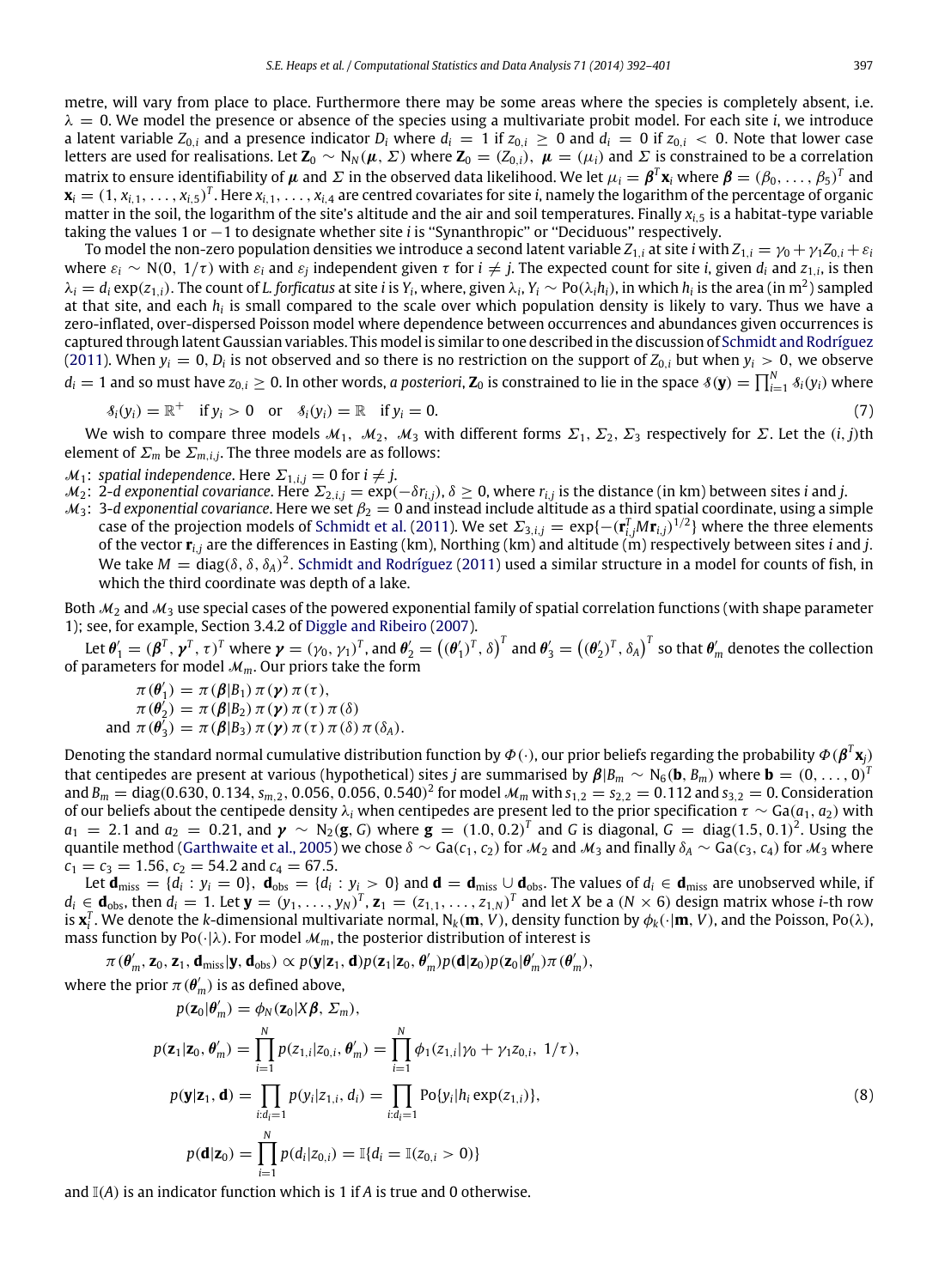#### <span id="page-7-2"></span>**Table 1**

Approximation of log{*p*(**y**, **d**obs)/*p* ∗ (**y**, **d**obs)} by the power posterior approach and of log *p* ∗ (**y**, **d**obs). These are added to produce the overall approximation of the log marginal likelihood, log *p*(**y**, **d**obs). Shown in parentheses are the Monte Carlo standard errors. Note that the errors in approximating log  $p^*(y, \mathbf{d}_{\rm obs})$  were negligible. The times taken in R to produce the overall approximations are also indicated.

| Model           | $\log \left\{\frac{p(\mathbf{y},\mathbf{d}_{\text{obs}})}{p^*(\mathbf{y},\mathbf{d}_{\text{obs}})}\right\}$ | $\log p^*(\mathbf{y}, \mathbf{d}_{\text{obs}})$ | $\log p(\mathbf{y}, \mathbf{d}_{\text{obs}})$ | Time (min) |
|-----------------|-------------------------------------------------------------------------------------------------------------|-------------------------------------------------|-----------------------------------------------|------------|
| $\mathcal{M}_1$ | $-74.9(0.0521)$                                                                                             | $-5.5$                                          | $-80.5(0.0521)$                               | 784        |
| $\mathcal{M}_2$ | $-77.3(0.0691)$                                                                                             | $-2.8$                                          | $-80.1(0.0691)$                               | 850        |
| $\mathcal{M}_3$ | $-75.8(0.0656)$                                                                                             | $-3.7$                                          | $-79.5(0.0656)$                               | 976        |

Let  $\pmb{\theta}_m=(\pmb{\theta}_m',\pmb{z}_0,\pmb{z}_1,\pmb{d}_{\rm miss})$ . For the parameters  $\pmb{\theta}_m'$  and the latent variables  $(\pmb{z}_1,\pmb{d}_{\rm miss})$ , the set of values which has nonzero support in the prior is the same as that in the posterior. However,  $\bm z_0$  has non-zero support over  $\mathbb R^N$  in the prior but only over  $\mathcal{S}(y)$ , as defined in [\(7\),](#page-6-0) in the posterior. It follows that  $\Theta_1\subset\Theta_0$  for all three models. Now, for any actually observed centipede count dataset **y**, with associated  $\mathbf{d}_{obs}$ , the likelihood is given by  $p(\mathbf{y}, \mathbf{d}_{obs} | \theta_m) = p(\mathbf{y} | \mathbf{z}_1, \mathbf{d})$ , where  $p(\mathbf{y} | \mathbf{z}_1, \mathbf{d})$  is as defined in [\(8\),](#page-6-1) whilst  $p(\mathbf{y}, \mathbf{d}_{obs} | \theta_m) = 0$  if  $\theta_m \notin \Theta_1$ . Eq. [\(8\)](#page-6-1) depends on  $\mathbf{z}_1$  and  $\mathbf{d}_{miss}$  and so is not a constant with respect to  $\theta_m$ . Therefore we can use our two-stage procedure to compute the log marginal likelihood.

We computed log{p( $y$ ,  $d_{obs}$ )/p\*( $y$ ,  $d_{obs}$ )} using the power posterior method. At temperature  $t_0=0$ , we sampled from  $\pi^*(\theta)$  by Gibbs sampling which allowed the latent variables  $z_{0,i}$  to be updated one-at-a-time from their univariate truncated normal conditionals. Straightforward Metropolis within Gibbs sampling was used at each temperature *t* > 0. Only the full conditional distributions of  $Z_{0,i}$  (when  $y_i = 0$ ) and  $Z_{1,i}$  actually depend on *t*. Again we chose a geometric spacing of the temperatures,  $t_i = (i/n)^c$ , for  $i = 0, ..., n$  where  $n = 40$  and  $c = 4$ , and generated 100000 samples from the power posterior at each temperature, omitting the first 40 000 as burn-in. The integration over the temperature variable *t* was, again, carried out using the trapezoidal rule.

Now consider the integral of the prior over the support of the posterior,  $p^*(y, \mathbf{d}_{obs})$ . For model  $\mathcal{M}_1, p^*(y, \mathbf{d}_{obs}) = \Pr\{\mathbf{Z}_0 \in \mathcal{M}_2\}$  $\mathcal{S}(\mathbf{y})$  whilst for models  $\mathcal{M}_2$  and  $\mathcal{M}_3$ ,

<span id="page-7-1"></span>
$$
p^*(\mathbf{y}, \mathbf{d}_{\text{obs}}) = \int_{\delta \Sigma_m} \Pr\{\mathbf{Z}_0 \in \delta(\mathbf{y}) | \Sigma_m\} p(\Sigma_m) d\Sigma_m,\tag{9}
$$

where **Z**0|Σ*<sup>m</sup>* ∼ N*<sup>N</sup>* (*X***b**, *XBmX <sup>T</sup>* + Σ*m*). It is straightforward to approximate each of these integrals numerically, for example, using standard software available in R [\(R](#page-10-5) [Development](#page-10-5) [Core](#page-10-5) [Team,](#page-10-5) [2012\)](#page-10-5). Specifically we used pmvnorm() from the mvtnorm package [\(Genz](#page-9-14) [et al.,](#page-9-14) [2012;](#page-9-14) [Genz](#page-9-15) [and](#page-9-15) [Bretz,](#page-9-15) [2009\)](#page-9-15) to define a function which (approximately) computes the integrand in [\(9\).](#page-7-1) Then we used integrate() or adaptIntegrate(), the latter from the cubature package [\(Johnson](#page-9-16) [and](#page-9-16) [Narasimhan,](#page-9-16) [2011\)](#page-9-16), to integrate numerically over the one-dimensional spaces,  $s_{\Sigma_2}=\{s_{\Sigma_2}:\delta\ge 0\}$  or the two-dimensional space  $\delta_{\Sigma_3} = {\delta_{\Sigma_3} : \delta \geq 0, \delta_A \geq 0}.$ 

[Table 1](#page-7-2) presents the approximations of the log marginal likelihoods together with their numerical standard errors. For each model, approximation of the correction term by numerical integration makes a negligible contribution to the numerical error. However it is clear that each of these correction terms makes an appreciable contribution to the overall marginal likelihood.

We can compute Bayes factors  $B_{2,1} = 1.48$ ,  $B_{3,1} = 2.62$  and  $B_{3,2} = 1.78$  which remain greater than 1 even allowing for the numerical errors. Therefore, given our choice of priors for  $\theta_1$ ,  $\theta_2$  and  $\theta_3$ , the data seem to support the two models which allow spatial correlation in the presence and abundance of centipedes, particularly when altitude is included as a third spatial coordinate (model  $M_3$ ). Assuming equal prior model probabilities, the posterior probabilities are 0.196, 0.289 and 0.515 for models  $M_1, M_2$  and  $M_3$  respectively. However, the magnitude of the Bayes factors is not overwhelming, which illustrates the importance of accurately approximating the marginal likelihood.

Model  $M_1$  does noticeably worse in terms of log  $p^*(y, d_{obs})$ , which is the log of the prior predictive probability that  $D_{\text{obs}} = d_{\text{obs}}$ . The models which include spatial correlation seem to be better able to account for the observed configuration of presence/absence of the centipedes. However, once we have allowed for this, Model  $\mathcal{M}_1$  does better than the others, particularly  $M_2$ , in terms of the remainder of the log marginal likelihood log{p(y,  $d_{obs}$ )/p<sup>\*</sup>(y,  $d_{obs}$ )} which suggests that the spatial correlation of the latent variables is now a handicap.

#### <span id="page-7-0"></span>*4.3. Numerical comparison*

Data-dependent support presents no theoretical problem for extended importance and bridge sampling techniques, such as AIS and LIS, or for Chib's method. However, when applied to problems of this type, AIS and LIS may be inefficient whilst Chib's method can be difficult to implement (see Sections [1](#page-1-2) and [2\)](#page-2-0). To investigate the relative advantage of our two-stage procedure, we compared the results from the previous section with the results of applying each of these other approximation methods to the centipede data. For AIS, we chose a temperature schedule  $t_i = (i/n)^c$ ,  $i = 0, \ldots, n$ , for  $n = 400$  and  $c = 4$ . At temperature *t*, the parameters were sampled from their full conditional distributions, repeating the sequence of updates 10 times to give the overall transition kernel. The runs were repeated until the number of draws from powered posterior distributions was roughly equal to the number used during implementation of the power posterior approximation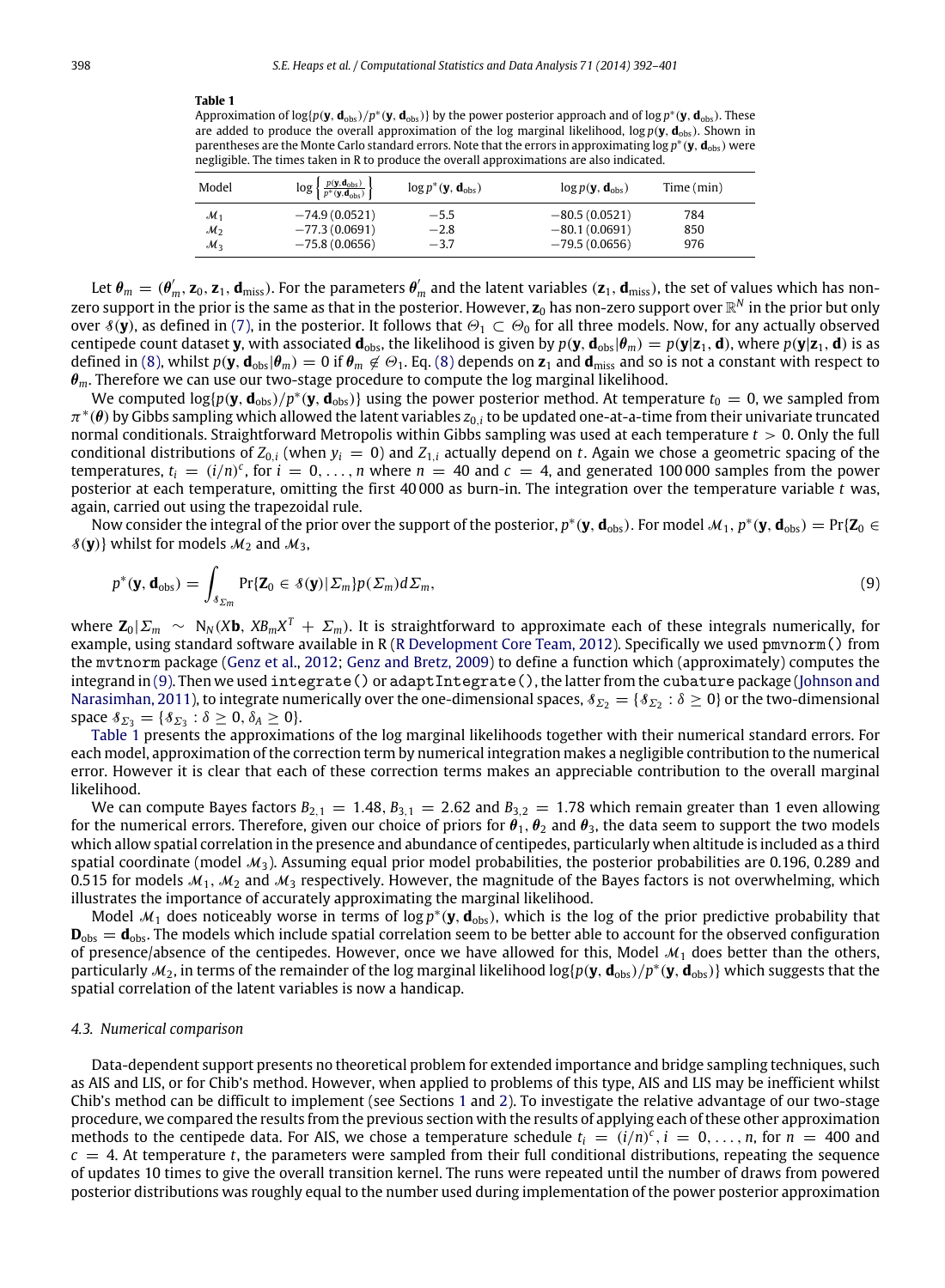#### <span id="page-8-2"></span>**Table 2**

Approximation of the log marginal likelihood  $\log p(\mathbf{y}, \mathbf{d}_{obs})$  using AIS, LIS and Chib's method. The Monte Carlo standard errors are shown in parentheses. The times taken in R to produce the approximations are also indicated.

<span id="page-8-1"></span><span id="page-8-0"></span>

| Model           |                     | $\log p(\mathbf{y}, \mathbf{d}_{\text{obs}})$ |                     | Time (min) |      |      |
|-----------------|---------------------|-----------------------------------------------|---------------------|------------|------|------|
|                 | AIS                 | LIS                                           | Chib                | AIS        | LIS  | Chib |
| $\mathcal{M}_1$ | $-80.5$<br>(0.0602) | $-80.5$<br>(0.0673)                           | $-80.3$<br>(0.0360) | 2771       | 1379 | 435  |
| $\mathcal{M}_2$ | $-79.9$<br>(0.0831) | $-79.9$<br>(0.1215)                           | $-79.8$<br>(0.0452) | 862        | 875  | 507  |
| $\mathcal{M}_3$ | $-79.5$<br>(0.0662) | $-79.5$<br>(0.1029)                           | $-79.4$<br>(0.0474) | 910        | 913  | 506  |

 $(41\times100\,000 = 4\,100\,000$  draws). For LIS, we chose the same form for the temperature schedule, this time taking  $n = 40$  and  $c=4$  with a geometric bridge,  $q_{t_{i+0.5}}(\theta)=\sqrt{q_{t_i}(\theta)q_{t_{i+1}}(\theta)}$ , as the unnormalised bridging density for each  $i=0,\ldots,n-1$ . We generated 100 samples from the powered posterior at each temperature and repeated the runs until the number of draws from powered posterior distributions was roughly equal to 4 100 000. In both cases, if the draws at temperature  $t_0 = 0$  would guarantee an importance weight of zero for run *j*, the weight was recorded and then run *j* was terminated immediately.

In general, when data augmentation is used, the state θ of the MCMC chain comprises latent variables **z** as well as parameters  $\theta'$ . In such situations, Chib's method is ideally based on the identity

$$
p(\mathbf{y}) = \frac{p(\mathbf{y}|\boldsymbol{\theta}^{\prime*})p(\boldsymbol{\theta}^{\prime*})}{p(\boldsymbol{\theta}^{\prime*}|\mathbf{y})},
$$
\n(10)

for some high density point  $\theta^{\prime*}$  in the posterior support. Although the identity

$$
p(\mathbf{y}) = \frac{p(\mathbf{y}|\mathbf{z}^*, \boldsymbol{\theta}'^*)p(\mathbf{z}^*, \boldsymbol{\theta}'^*)}{p(\mathbf{z}^*, \boldsymbol{\theta}'^*|\mathbf{y})},
$$
\n(11)

also holds, it is generally best avoided because the posterior ordinate can have huge dimension, making the approximation inefficient [\(Chib](#page-9-2) [and](#page-9-2) [Jeliazkov,](#page-9-2) [2001\)](#page-9-2). In our case the observed data likelihood term in [\(10\)](#page-8-0) is given by

<span id="page-8-3"></span>
$$
p(\mathbf{y}, \mathbf{d}_{\text{obs}}|\boldsymbol{\theta}'_m) = \int_{\mathbb{R}^N} \int_{\delta(\mathbf{y})} p(\mathbf{y}|\mathbf{z}_1, \mathbf{d}) p(\mathbf{z}_0, \mathbf{z}_1 | \boldsymbol{\theta}'_m) d\mathbf{z}_0 d\mathbf{z}_1,
$$
\n(12)

where  $p(\mathbf{z}_0,\mathbf{z}_1|\pmb{\theta}'_m)$  is multivariate normal and the term  $p(\mathbf{y}|\mathbf{z}_1,\mathbf{d})$  was defined in [\(8\).](#page-6-1) If the term  $p(\mathbf{y}|\mathbf{z}_1,\mathbf{d})$  had been omitted, an effective method for computing the integral would have been to transform to an integral over the unit hypercube and then to employ a recursive Monte Carlo algorithm (see, for example, [Genz,](#page-9-17) [1992;](#page-9-17) [Chib](#page-9-7) [and](#page-9-7) [Greenberg,](#page-9-7) [1998\)](#page-9-7). For this example, however, the latter approach worked poorly because the density  $p(y|z_1,d)$  was concentrated relative to  $p(z_0,z_1|\theta_m')$  and so the approximation was dominated by a few large values of  $p(y|z_1, d)$  and failed to converge even after one billion Monte Carlo iterations. Fortunately, in the centipede example, the dimension of the latent variable space was relatively small (60 latent variables in total), and so the problem of computing the observed data likelihood could be sidestepped by basing the approximation on [\(11\).](#page-8-1) The approximations in [Table 2](#page-8-2) were produced by generating 100 000 draws in each complete and reduced MCMC run, of which the first 40 000 were discarded as burn-in.

[Table 2](#page-8-2) shows the marginal likelihood approximations obtained using AIS, LIS and Chib's method, together with the Monte Carlo standard errors and the time taken to produce the approximations in R. Considering also the results from [Table 1,](#page-7-2) all four methods produce consistent marginal likelihood approximations, given the numerical errors. The Monte Carlo standard errors for AIS are similar to those for the modified power posterior approach but those for LIS are up to twice as large. For models  $M_2$  and  $M_3$ , compared with the computation time for the two-stage power posterior approach, the times taken for both AIS and LIS were similar. However, for model  $M_1$ , where the prior probability of the posterior support was smallest, the computation time was around 3.5 and 1.8 times larger for AIS and LIS, respectively. This was due to the time spent generating samples from the prior which fell outside the posterior support. As predicted in Section [2.2,](#page-3-3) the problem was less pronounced for LIS where only one of the 100 samples generated from the prior on each run needed to lie within the posterior support to produce a non-zero weight.

Although both the computation time and the numerical standard errors for Chib's method were smaller than those for our two-stage approach, it is unlikely that the approximation based on [\(11\)](#page-8-1) would have scaled well with the dimension of the latent variable space. In this case successful application of Chib's method would have required use of the identity [\(10\)](#page-8-0) which, in turn, would demand a method for accurately approximating the observed data likelihood [\(12\),](#page-8-3) which we had been unable to find. In contrast, for our two-stage procedure, although computation of the adjustment term *p* ∗ (**y**, **d**obs) by the proposed cubature method may become infeasible with increasing dimension of the latent variable space, the term could readily be computed by, for example, an application of Chib's method for multivariate probit models, as this would only require integration with respect to  $Z_0$  (to give Pr( $Z_0 \in \mathcal{S}(y|\theta_m')$ ) to be carried out once. Our two-stage procedure therefore breaks the problem down into two separate integral approximations, each of which is feasible.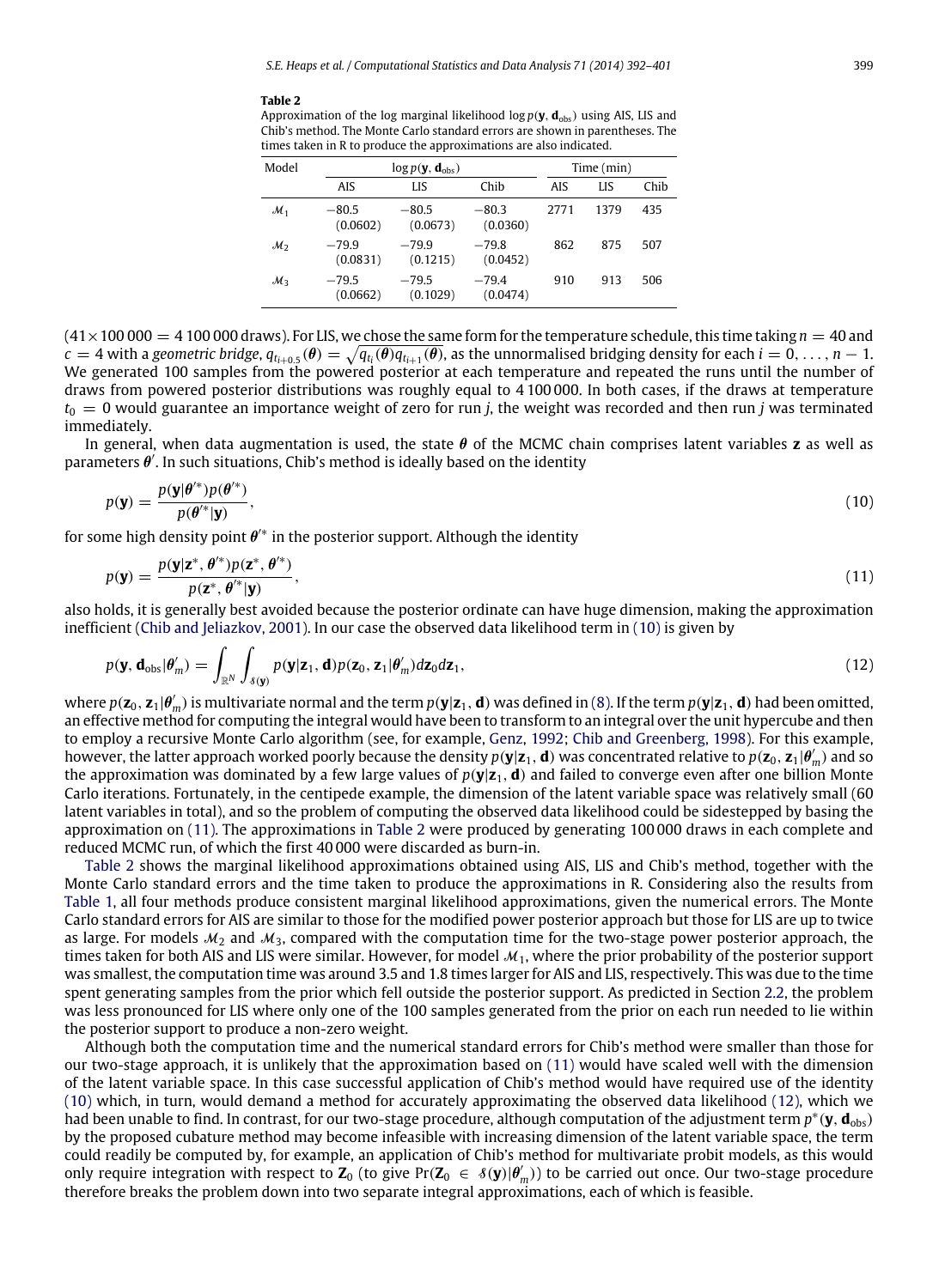#### **5. Discussion**

The incorporation of latent variables is a common and useful technique in model building. Sometimes the posterior support of the latent variables depends on the data and is a proper subset of the prior support. Sampling from a sequence of intermediate distributions which connect the prior to the posterior is the basis for several Monte Carlo methods for approximating marginal likelihoods. These methods can be very effective when the support does not change but difficulties arise in problems involving data-dependent support. In these cases, some methods, such as the power posterior approach, are not valid because they require that the supports of the intermediate densities are equal. Other methods, such as AIS, present no theoretical problem but are likely to be inefficient if the spaces with non-zero prior and posterior density differ substantially. In order to make these intermediate-density-methods valid (or more efficient, as appropriate) in problems involving data-dependent support, we have proposed a general and usually straightforward adjustment.

First the ratio *p*(**y**)/*p* ∗ (**y**) is computed using one of the existing techniques, modified so that the prior is truncated to the support of the posterior. This is then corrected through a second step which approximates *p* ∗ (**y**). For the applications in Section [4](#page-5-0) it was straightforward to compute the term  $p^*(y)$  by standard importance sampling or cubature, and this would be the case for many other models. It may be possible to define sequences of intermediate densities which allow computation of the marginal likelihood in one step but this requires further investigation. In fact Section [4.2](#page-5-2) suggests that it may be useful for model criticism to be able to see the two components of the log marginal likelihood separately.

Section [4.3](#page-7-0) provided a numerical comparison between various intermediate-density-methods as well as Chib's method to help inform the following general guidelines for marginal likelihood approximation in problems involving data-dependent support. A one-step application of AIS or LIS can work well if the prior probability of the posterior support is not too small. However, as shown for model  $M_1$  in the centipede example, these methods can be very slow when this condition is not met. To know how small this integral will be we typically need to compute it and its computation is the second step of our proposed two-stage procedure. Chib's method is likely to work well if evaluation of the observed data likelihood *p*(**y**|θ ′∗) is straightforward or, as seen in the centipede example, if the dimension of the space of latent variables is not overly large, allowing the approximation to be based on [\(11\).](#page-8-1) However, when these conditions are not met, accurate approximation of the likelihood ordinate can be a much more difficult problem than computation of the prior probability of the posterior support. In this case our two-stage approach is likely to provide a more feasible solution by breaking the problem into two simpler integrations. Finally, in problems where computation of p<sup>\*</sup>(y) requires only standard numerical integration software, our approach provides a viable alternative to Chib's method.

Section [4.2](#page-5-2) introduced a zero-inflated over-dispersed Poisson model for spatially correlated count data in which the spatial dependence is carried by the latent variable governing presence. Using our two-stage procedure, we approximated the marginal likelihood for three models which assumed different parametric forms for the correlation matrix. In a later paper we plan to extend this model to describe more than one species, by introducing more latent Gaussian random variables with between-species correlation. The model could also be extended to handle spatio-temporal data by allowing the latent variables,  $\mathbb{Z}_0$ , at every time point to follow a temporal process.

#### **Acknowledgements**

This paper arose from work in the Ph.D. project of Sarah E. Heaps (née Germain) who was funded by the Engineering and Physical Sciences Research Council. We are grateful to Prof. Wallace Arthur of the National University of Ireland, Galway, for permission to use the centipede data and to the Editor and two Reviewers for comments which have led to improvements in the paper.

#### **References**

<span id="page-9-11"></span>Blackburn, J., Farrow, M., Arthur, W., [2002. Factors influencing the distribution, abundance and diversity of geophilomorph and lithobiomorph centipedes.](http://refhub.elsevier.com/S0167-9473(13)00278-8/sbref1) J. Zool. 256, 221–232.

<span id="page-9-1"></span>Chib, S., [1995. Marginal likelihood from the Gibbs output. J. Amer. Statist. Assoc. 90, 1313–1321.](http://refhub.elsevier.com/S0167-9473(13)00278-8/sbref2)

- <span id="page-9-7"></span>Chib, S., Greenberg, E., [1998. Analysis of multivariate probit models. Biometrika 85, 347–361.](http://refhub.elsevier.com/S0167-9473(13)00278-8/sbref3)
- <span id="page-9-2"></span>Chib, S., Jeliazkov, I., [2001. Marginal likelihood from the Metropolis–Hastings output. J. Amer. Statist. Assoc. 96, 270–281.](http://refhub.elsevier.com/S0167-9473(13)00278-8/sbref4)
- <span id="page-9-10"></span>Crowder, M.J., [2001. Classical Competing Risks. Chapman and Hall/CRC, London.](http://refhub.elsevier.com/S0167-9473(13)00278-8/sbref5)

<span id="page-9-12"></span>Diggle, P.J., Ribeiro, P.J., [2007. Model-Based Geostatistics. In: Springer Series in Statistics, Springer-Verlag, New York.](http://refhub.elsevier.com/S0167-9473(13)00278-8/sbref6)

<span id="page-9-4"></span>Friel, N., Hurn, M., Wyse, J., 2012. Improving power posterior estimation of statistical evidence. arXiv Pre-print [arXiv:1209.3198](http://arxiv.org/1209.3198) [stat.CO].

<span id="page-9-3"></span>Friel, N., Pettitt, A.N., [2008. Marginal likelihood estimation via power posteriors. J. R. Stat. Soc. Ser. B 70, 589–607.](http://refhub.elsevier.com/S0167-9473(13)00278-8/sbref8)

<span id="page-9-0"></span>Friel, N., Wyse, J., [2012. Estimating the evidence—a review. Stat. Neerl. 66, 288–308.](http://refhub.elsevier.com/S0167-9473(13)00278-8/sbref9)

<span id="page-9-13"></span>Garthwaite, P.H., Kadane, J.B., O'Hagan, A., [2005. Statistical methods for eliciting probability distributions. J. Amer. Statist. Assoc. 100, 680–700.](http://refhub.elsevier.com/S0167-9473(13)00278-8/sbref10)

<span id="page-9-17"></span><span id="page-9-6"></span>Gelman, A., Meng, X.L., [1998. Simulating normalizing constants: from importance sampling to bridge sampling to path sampling. Statist. Sci. 13, 163–185.](http://refhub.elsevier.com/S0167-9473(13)00278-8/sbref11) Genz, A., [1992. Numerical computation of multivariate normal probabilities. J. Comput. Graph. Statist. 1, 141–149.](http://refhub.elsevier.com/S0167-9473(13)00278-8/sbref12)

<span id="page-9-15"></span><span id="page-9-14"></span><span id="page-9-5"></span>Genz, A., Bretz, F., [2009. Computation of Multivariate Normal and t Probabilities. In: Lecture Notes in Statistics, vol. 195. Springer-Verlag, Heidelberg.](http://refhub.elsevier.com/S0167-9473(13)00278-8/sbref13) Genz, A., Bretz, F., Miwa, T., Mi, X., Leisch, F., Scheipl, F., Hothorn, T., 2012. mvtnorm: multivariate normal and t distributions. R package version 0.9-9992. Germain, S.E., 2010. Bayesian spatio-temporal modelling of rainfall through non-homogeneous hidden Markov models. Ph.D. Thesis. School of Mathematics & Statistics, Newcastle University, UK.

<span id="page-9-9"></span>Hoel, D.G., Walburg, H.E., [1972. Statistical analysis of survival experiments. J. Natl. Cancer Inst. 49, 361–372.](http://refhub.elsevier.com/S0167-9473(13)00278-8/sbref16)

<span id="page-9-16"></span>Johnson, S.G., Narasimhan, B., 2011. cubature: adaptive multivariate integration over hypercubes. R package version 1.1-1.

<span id="page-9-8"></span>McCulloch, R.E., Polson, N.G., Rossi, P.E., [2000. A Bayesian analysis of the multinomial probit model with fully identified parameters. J. Econometrics 99,](http://refhub.elsevier.com/S0167-9473(13)00278-8/sbref18) 173–193.